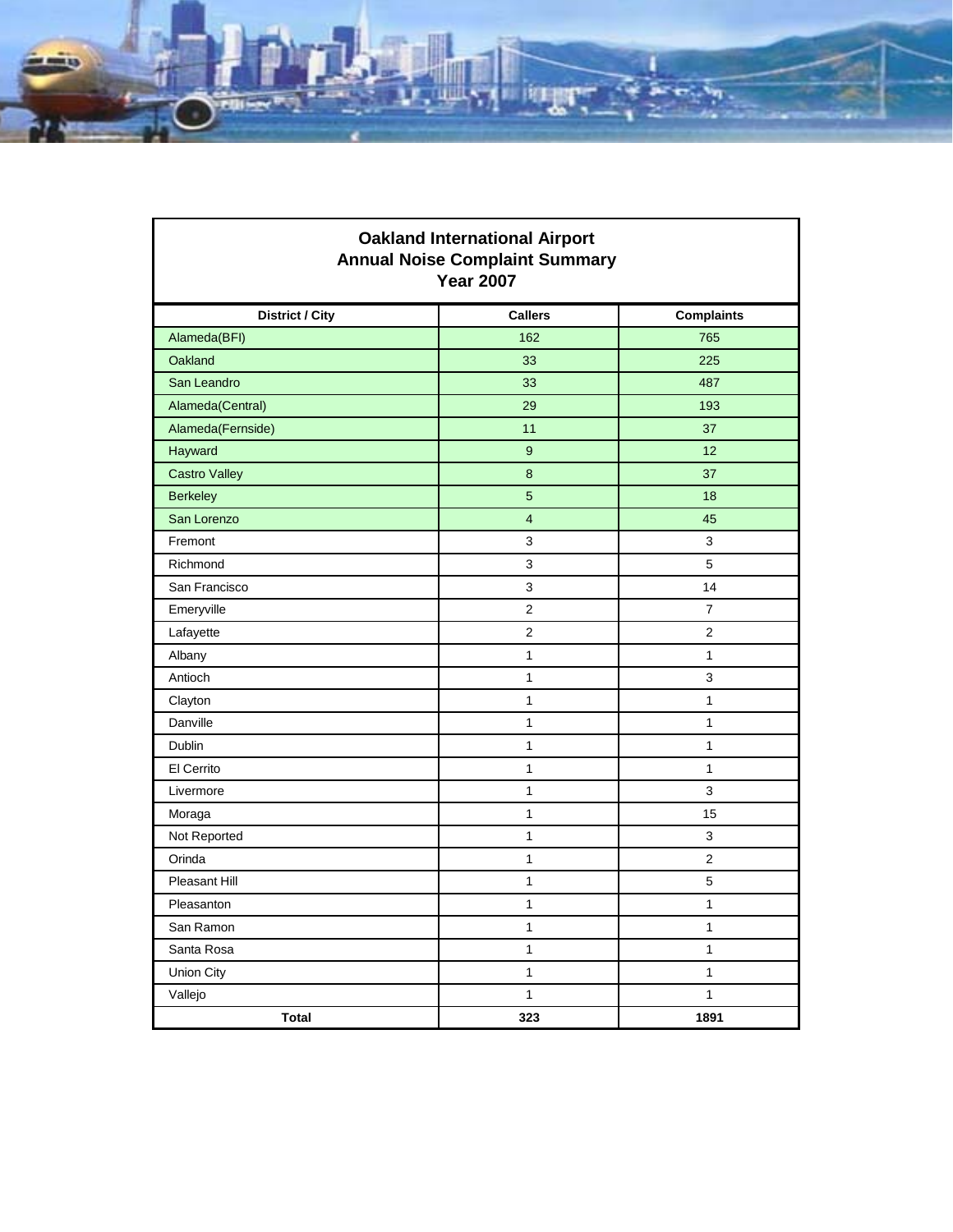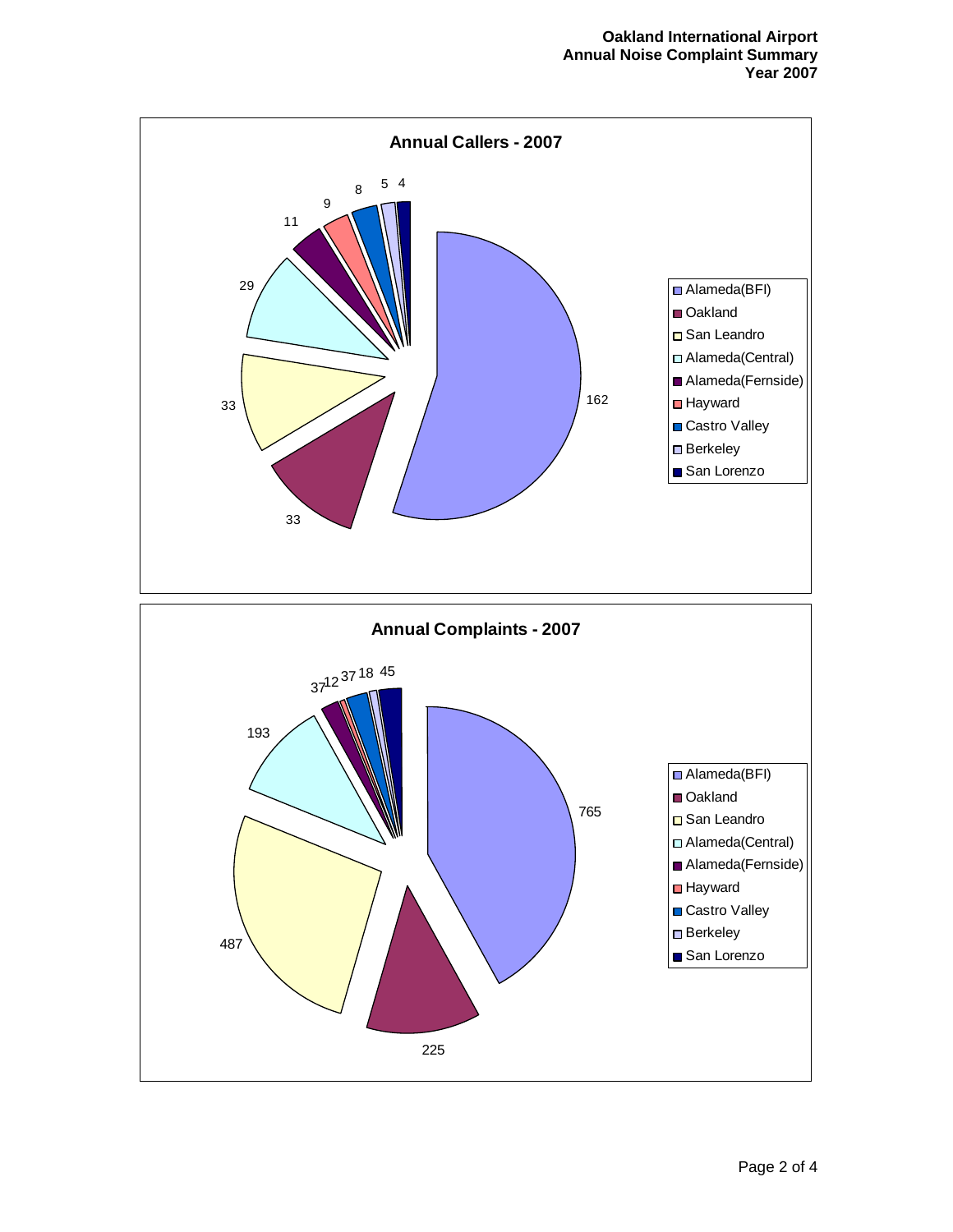| <b>Complaints by Time Received</b>     |                |  |
|----------------------------------------|----------------|--|
| Day (0700 - 1900)                      | 1092           |  |
| Evening (1900 - 2200)                  | 320            |  |
| Night (2200 - 0700)                    | 479            |  |
|                                        |                |  |
| <b>Complaints by Type of Operation</b> |                |  |
| General                                | 485            |  |
| North Field                            | 715            |  |
| Not Reported                           | 260            |  |
| Overflight                             | 34             |  |
| Run-Up                                 | $\overline{7}$ |  |
| South Field                            | 390            |  |
|                                        |                |  |
| <b>Complaints by Type of Aircraft</b>  |                |  |
| Helicopter                             | 42             |  |
| Jet                                    | 1578           |  |
| Not Reported                           | 34             |  |
| Other                                  | 86             |  |
| Propeller                              | 151            |  |